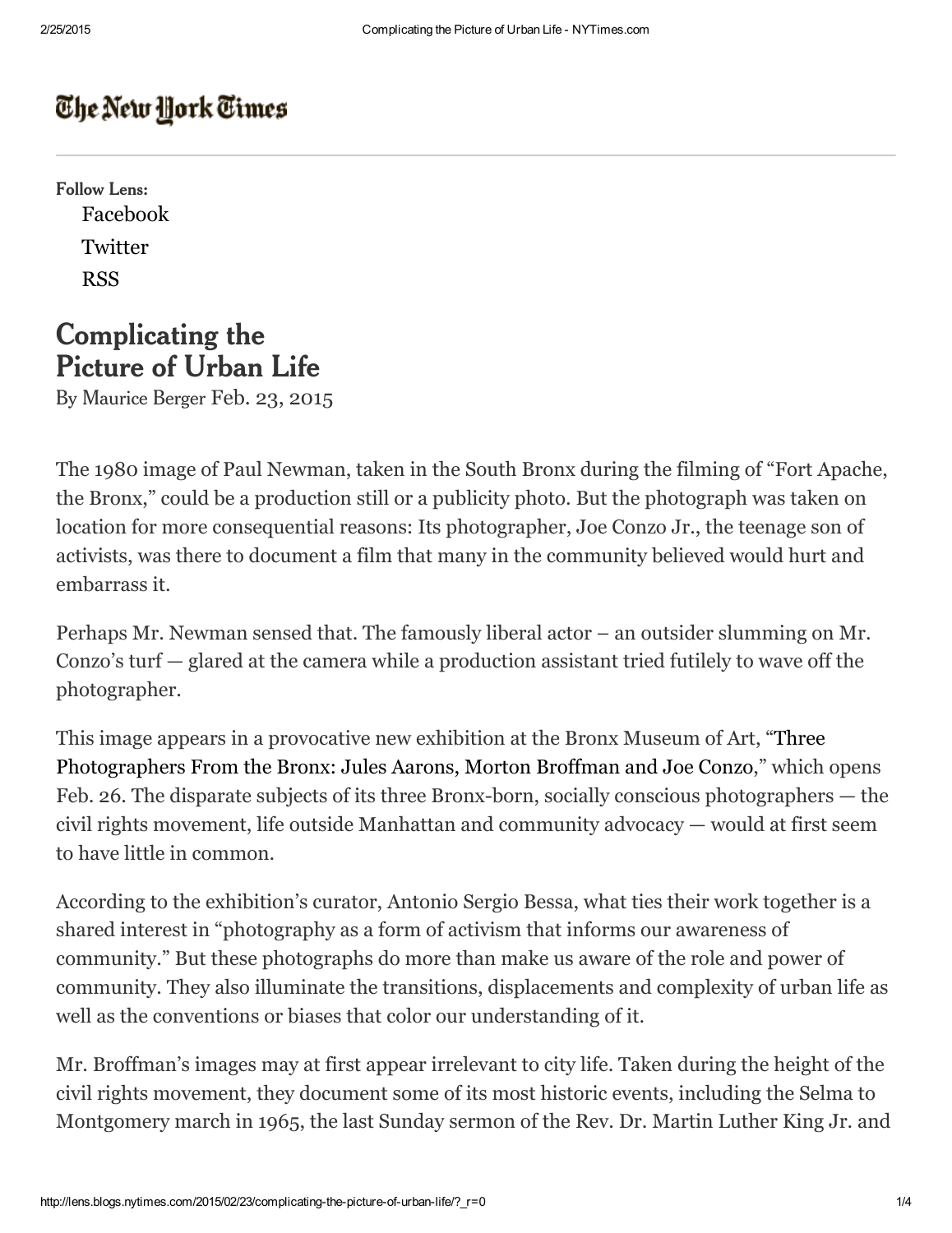the Poor People's Campaign in Washington.

Mr. Broffman engaged the movement during a time when most white people regarded it with anxiety, indifference or outright hostility. Like many activist photographers, he embraced a strain of progressive urban politics that argued for the interrelated interests and destinies of Americans North and South, black and white.

"While his perspective is undeniably that of a documentarian looking into the epic struggle of African Americans for social justice," Mr. Bessa wrote about Mr. Broffman, "his images exude the sense of kinship and camaraderie that was a hallmark of the civil rights movement." This kinship drove activists of all races to temporarily leave the relative safety and comfort of Northern cities to work in the noxious environment of the Jim Crow South.

The images of Mr. Aarons, who was both an astrophysicist and a photographer, suggest another kind of displacement. Taken between the 1940s and 1970s, the photographs relocated street photography from the hustle and bustle of the central city to quieter outer precincts, including Rockaway Beach, the Bronx and the ethnic enclaves of Boston's West and North Ends. Rather than showing romanticized meditations on life in the big metropolis, Mr. Aarons depicted prosaic but consequential moments, in ways befitting a scientist in his precise, though humanistic, appraisal of urban life.

Significantly, Mr. Aarons's photographs of the Bronx testify to the migration of upwardly mobile Jewish families from the tenements of the Lower East Side and East Harlem to the desirable Art Deco buildings along the Grand Concourse. In so doing, they remind us of the shifting fortunes and transformations of neighborhoods as well as the ways they enter into our collective imagination, as wells of possibilities or as symbols of urban decay.

Over the past 40 years, our collective view of the Bronx has all too often embraced the mediadriven myth of its inexorable decline. For many, the blight, addiction and poverty that plagued parts of the South Bronx in the 1970s have come to symbolize the whole borough. But as Mr. Conzo's photographs suggest, the reality of the Bronx has been far more complicated. They demonstrate the power of courage, cultural expression and political advocacy to sustain even the most endangered neighborhoods.

Mr. Conzo, who is best known for his pioneering documentation of hip-hop's early years, is represented in the exhibition by his photographs of the Committee Against Fort Apache, a grass-roots coalition that challenged the distortions and ethnic stereotypes of the 1981 movie. In it, Mr. Newman starred as a conflicted police officer assigned to South Bronx's 41st Precinct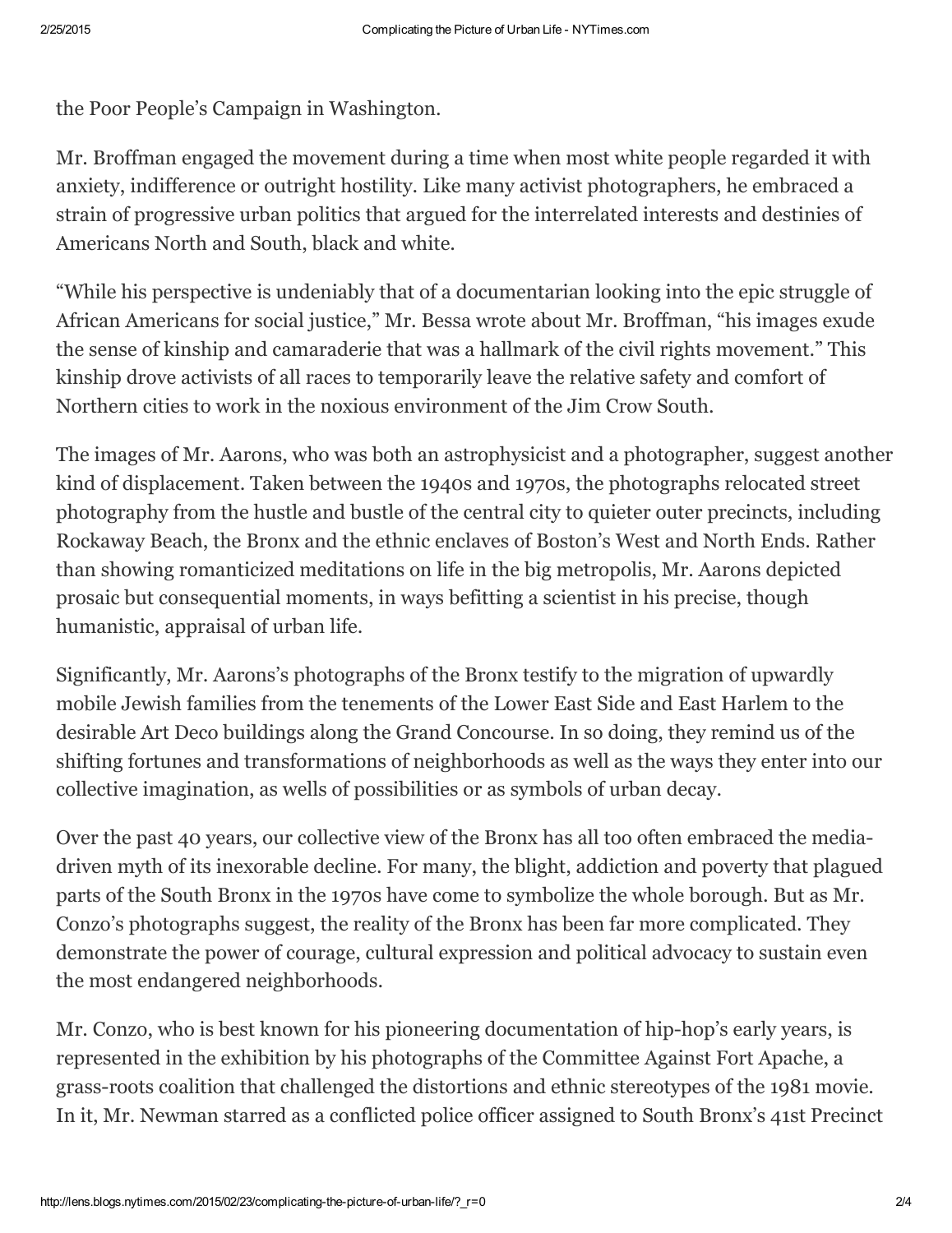– Fort Apache – depicted in the film as teeming with murderers, prostitutes and drug addicts.

The committee was spearheaded by the activist Richie Perez and Mr. Conzo's grandmother, Dr. Evelina López Antonetty, a legendarily outspoken advocate for Puerto Rican families. The young photographer, still in high school, tagged along to demonstrations as well as shooting locations, becoming the principal chronicler of committee activities.

Mr. Conzo's prodigious images testify to a focused and media-savvy movement, from committee representatives meeting with studio executives to a news conference by the activist and writer Gerson Borrero at Lincoln Hospital. By concentrating on sophisticated political activism — in the service of ethnic and community pride — Mr. Conzo's photographs tell a different story about the Bronx, one as meticulous as Mr. Aarons's and as socially conscious as Mr. Broffman's. In so doing, they brighten our collective imagination of a place often left for dead by the media.

"Community is predicated on a narrative, and consequently susceptible to control," Mr. Bessa wrote in the catalog. "Indeed, as one starts to ponder the shape and boundaries of community, the delicate balance between inclusion and exclusion, between belonging and otherness, becomes apparent and complicate the picture."

In the end, three talented Bronx-born photographers managed to complicate the picture, creating a more textured and less static view of urban life, the ever-changing metropolis rich with activism, self-possession and hope.

Follow [@MauriceBerger](https://twitter.com/MauriceBerger) and [@nytimesphoto](https://twitter.com/#!/nytimesphoto) on Twitter. Lens is also on [Facebook.](http://www.facebook.com/nytimesphoto)

Next in Len: **Leaving Home, Embracing Extremism Picture of the Da Fe. 20, 2015 — Picture of the Da Fe. 19, 2015 — Picture of the Da Fe. 18, 2015 — Picture of the Da Fe. 17, 2015 — Picture of the Da**

**View all [Picture](http://lens.blogs.nytimes.com/category/pictures-of-the-day/) of the Da**

[Maurice](http://umbc.academia.edu/MauriceBerger) Berger is a research [professor](http://umbc.academia.edu/MauriceBerger) and the chief curator at the Center for Art Design and Visual Culture at the University of Maryland, Baltimore County, and a consulting curator at the Jewish Museum in New York.